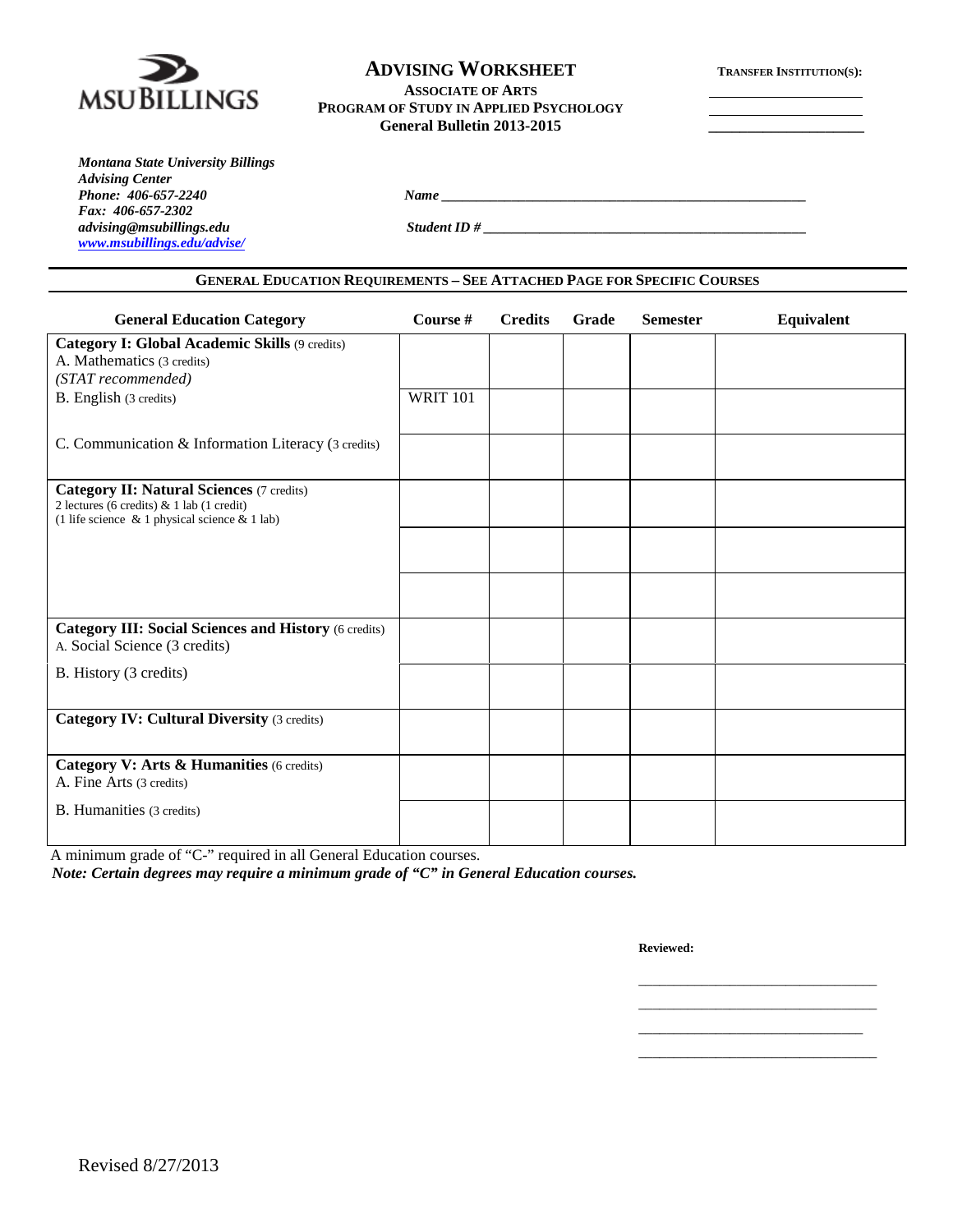# **GENERAL EDUCATION REQUIREMENTS**

|                                |     | <b>CATEGORY I: GLOBAL ACADEMIC SKILLS</b>                          | <b>9</b> credits                 |
|--------------------------------|-----|--------------------------------------------------------------------|----------------------------------|
|                                |     | Students are required to take one course from each subcategory     |                                  |
|                                |     | <b>Subcategory A - Mathematics</b>                                 | 3 credits                        |
| М                              | 105 | Contemporary Mathematics                                           | 3                                |
| M                              | 114 | <b>Extended Technical Mathematics</b>                              | 3                                |
| М                              | 121 | College Algebra                                                    | 3                                |
| М                              | 122 | College Trigonometry                                               | 3                                |
| М                              | 131 | Mathematics for Elementary Teachers II                             | 3                                |
| М                              | 143 | <b>Finite Mathematics</b>                                          | 4                                |
| М                              | 171 | Calculus I                                                         | 4                                |
| <b>STAT</b>                    | 141 | <b>Introduction to Statistical Concepts</b>                        | 3                                |
| <b>STAT</b>                    | 216 | <b>Introduction to Statistics</b>                                  | 4                                |
| <b>Subcategory B - English</b> |     |                                                                    | 3 credits                        |
| WRIT                           | 101 | College Writing I                                                  | 3                                |
| WRIT                           | 121 | Introduction to Technical Writing                                  | 3                                |
| WRIT                           | 122 | <b>Introduction to Business Writing</b>                            | 3                                |
| WRIT                           | 201 | College Writing II                                                 | 3                                |
| WRIT                           | 220 | Business & Professional Writing                                    | 3                                |
| WRIT                           | 221 | <b>Intermediate Technical Writing</b>                              | 3                                |
|                                |     | Subcategory C- Communication & Information Literacy 3 credits      |                                  |
| <b>BMIS</b>                    | 150 | <b>Computer Literacy</b>                                           | 3                                |
| <b>COMX</b>                    | 111 | <b>Introduction to Public Speaking</b>                             | 3                                |
| <b>COMX</b>                    | 115 | Introduction to Interpersonal Communication 3                      |                                  |
| <b>LSCI</b>                    | 125 | Research in the Information Age                                    | 3                                |
|                                |     | <b>CATEGORY II: NATURAL SCIENCES</b><br>6 cr. lecture & 1 cr. lab  |                                  |
|                                |     | Students are required to take one course from each subcategory and |                                  |
|                                |     | at least one corresponding lab or SCIN 101, 102, 103 & 104         |                                  |
|                                |     | <b>Subcategory A – Life Sciences</b>                               | 3-4 credits                      |
| <b>BIOB</b>                    | 101 | Discover Biology                                                   | 3                                |
| <b>BIOB</b>                    | 102 | Discover Biology Lab                                               | $\mathbf{1}$                     |
| <b>BIOB</b>                    | 160 | Principles of Living Systems                                       | 3                                |
| <b>BIOB</b>                    | 161 | Principles of Living Systems Lab                                   | 1                                |
|                                |     | <b>Subcategory B - Physical Sciences</b>                           | 3-4 credits                      |
| ASTR                           | 110 | Introduction to Astronomy                                          | 3                                |
| <b>ASTR</b>                    | 111 | Introduction to Astronomy Lab                                      | 1                                |
| <b>CHMY</b>                    | 121 | <b>Introduction to General Chemistry</b>                           | 3                                |
| <b>CHMY</b>                    | 122 | Introduction to General Chemistry Lab                              | 1                                |
| <b>CHMY</b>                    | 141 | College Chemistry I                                                | 3                                |
| <b>CHMY</b>                    | 142 | College Chemistry Laboratory I                                     | 1                                |
| <b>GEO</b>                     | 101 | <b>Introduction to Physical Geology</b>                            | 3                                |
| <b>GEO</b>                     | 102 | Introduction to Physical Geology Laboratory                        | 1                                |
| <b>GPHY</b>                    | 111 | Introduction to Physical Geography                                 | 3                                |
| <b>GPHY</b>                    | 112 | Introduction to Physical Geography Lab                             | 1                                |
| <b>PHSX</b>                    | 103 | Our Physical World                                                 | 3                                |
| <b>PHSX</b>                    | 104 | Our Physical World Lab                                             | 1                                |
| <b>PHSX</b>                    | 205 | College Physics I                                                  | 3                                |
| <b>PHSX</b>                    | 206 | College Physics I Lab                                              | 1                                |
| <b>PHSX</b>                    | 105 | Fundamentals of Phys Sci                                           | 3                                |
| <b>PHSX</b>                    | 106 | Fundamentals of Phys Sci Lab                                       | 1                                |
|                                |     | <b>Subcategories A and B – Integrated Sciences</b>                 | <b>7</b> credits                 |
|                                |     | SCIN 101, 102, 103 & 104 Integrated Sciences                       | $3, \frac{1}{2}, 3, \frac{1}{2}$ |
|                                |     |                                                                    |                                  |

|             |     | <b>CATEGORY III: SOCIAL SCIENCES AND HISTORY</b>               | 6 credits |
|-------------|-----|----------------------------------------------------------------|-----------|
|             |     | Students are required to take one course from each subcategory |           |
|             |     | <b>Subcategory A - Social Sciences</b>                         | 3 credits |
| ANTY        | 217 | Physical Anthropology & Archeology                             | 3         |
| BGEN        | 105 | Introduction to Business                                       | 3         |
| COMX        | 106 | Communicating in a Dynamic Workplace                           | 3         |
| <b>ECNS</b> | 201 | Principles of Microeconomics                                   | 3         |
| <b>ECNS</b> | 202 | Principles of Macroeconomics                                   | 3         |
| EDU         | 105 | <b>Education and Democracy</b>                                 | 3         |
| <b>GPHY</b> | 141 | Geography of World Regions                                     | 3         |
| HTH         | 110 | Personal Health and Wellness                                   | 3         |
| <b>PSCI</b> | 210 | Introduction to American Government                            | 3         |
| <b>PSCI</b> | 220 | Introduction to Comparative Government                         | 3         |
| <b>PSYX</b> | 100 | Introduction to Psychology                                     | 3         |
| <b>PSYX</b> | 231 | <b>Human Relations</b>                                         | 3         |
| SOCI        | 101 | Introduction to Sociology                                      | 3         |
| SOCI        | 201 | Social Problems                                                | 3         |
|             |     | <b>Subcategory B - History</b>                                 | 3 credits |
| <b>HSTA</b> | 101 | American History I                                             | 3         |
|             |     | Revised 8/27/2013                                              |           |

| <b>HSTA</b><br>HSTR<br>HSTR<br>HSTR<br><b>HSTR</b> | 102.<br>101<br>102<br>103<br>104 | American History II<br><b>Western Civilization I</b><br><b>Western Civilization II</b><br>Honors Western Civilization I<br>Honors Western Civilization II | 3<br>3<br>3<br>3<br>3 |
|----------------------------------------------------|----------------------------------|-----------------------------------------------------------------------------------------------------------------------------------------------------------|-----------------------|
| <b>PSCI</b>                                        | 230                              | Introduction to International Relations                                                                                                                   | 3                     |
|                                                    |                                  | <b>CATEGORY IV: CULTURAL DIVERSITY</b><br>3 credits                                                                                                       |                       |
| A&SC/WGSS 274                                      |                                  | Women, Culture, and Society                                                                                                                               | 3                     |
| ANTY                                               | 220                              | Culture and Society                                                                                                                                       | 3                     |
| <b>ARTH</b>                                        | 160                              | Global Visual Culture                                                                                                                                     | 3                     |
| <b>COMX</b>                                        | 212                              | Introduction to Intercultural Communication                                                                                                               | 3                     |
| <b>GPHY</b>                                        | 121                              | Human Geography                                                                                                                                           | 3                     |
| HTH                                                | 270                              | <b>Global Health Issues</b>                                                                                                                               | 3                     |
| LIT                                                | 230                              | World Literature Survey                                                                                                                                   | 3                     |
| MUSI                                               | 207                              | World Music                                                                                                                                               | 3                     |
| NASX                                               | 105                              | Introduction to Native American Studies                                                                                                                   | 3                     |
| <b>NASX</b>                                        | 205                              | Native Americans in Contemporary Society                                                                                                                  | 3                     |
| PHL.                                               | 271                              | Philosophy & Religion of India                                                                                                                            | 3                     |
| PHL.                                               | 272                              | Philosophy & Religion of China/Tibet/Japan                                                                                                                | 3                     |
| <b>REHA</b>                                        | 201                              | Introduction to Diversity in Counseling                                                                                                                   | 3                     |
| <b>RLST</b>                                        | 170                              | The Religious Quest                                                                                                                                       | 3                     |
| <b>SPNS</b>                                        | 150                              | The Hispanic Tradition                                                                                                                                    | 3                     |

# **CATEGORY V: ARTS & HUMANITIES 6 credits**

|             |     | Students are required to take one course from each subcategory |           |
|-------------|-----|----------------------------------------------------------------|-----------|
|             |     | <b>Subcategory A - Fine Arts</b>                               | 3 credits |
| <b>ARTZ</b> | 101 | Art Fundamentals                                               | 3         |
| ARTZ        | 105 | Visual Language-Drawing                                        | 3         |
| ARTZ        | 131 | Ceramics for Non-majors                                        | 3         |
| <b>CRWR</b> | 240 | <b>Intro Creative Writing Workshop</b>                         | 3         |
| <b>FILM</b> | 160 | Introduction to World Cinema                                   | 3         |
| LIT         | 270 | Film & Literature                                              | 3         |
| <b>MART</b> | 260 | Computer Presentation and Animation                            | 3         |
| MUSI        | 101 | <b>Enjoyment of Music</b>                                      | 3         |
| MUSI        | 114 | Band: MSUB Symphonic                                           | 1         |
| MUSI        | 131 | Jazz Ensemble I: MSUB                                          | 1         |
| MUSI        | 147 | Choral Ensemble: University Chorus                             | 1         |
| THTR        | 101 | Introduction to Theatre                                        | 3         |
| THTR        | 120 | Introduction to Acting I                                       | 3         |
|             |     | <b>Subcategory B - Humanities</b>                              | 3 credits |
| ARTH        | 150 | Introduction to Art History                                    | 3         |
| <b>HONR</b> | 111 | Perspectives and Understanding                                 | 3         |
| LIT         | 110 | Introduction to Literature                                     | 3         |
| LIT         | 240 | The Bible as Literature                                        | 3         |
| PHL.        | 110 | Introduction to Ethics                                         | 3         |
| PHL.        | 111 | Philosophies of Life                                           | 3         |
|             |     |                                                                |           |

**Total 31**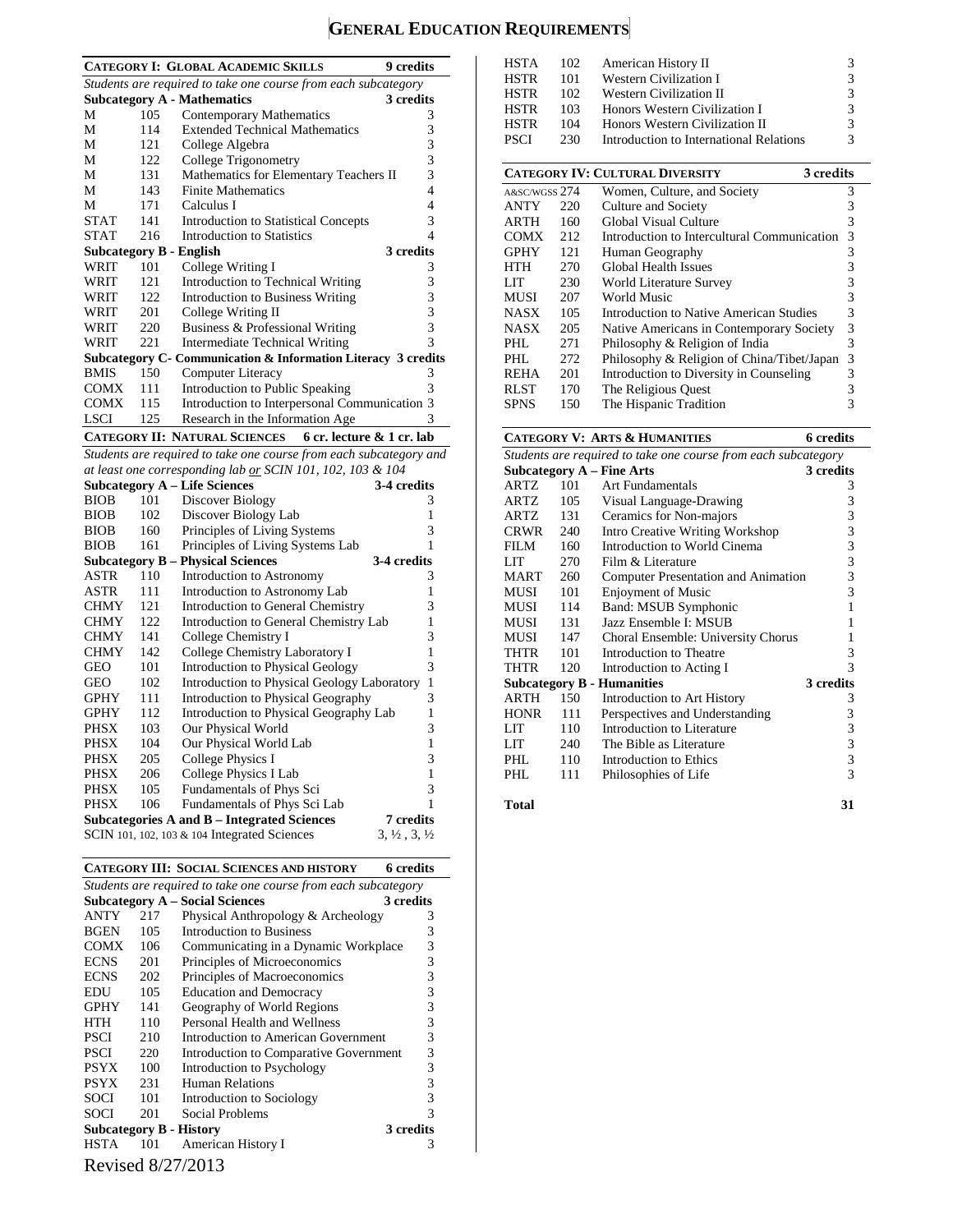|                         |     | Course                             | <b>Credits</b> | Grade | <b>Semester</b> | Equivalent |
|-------------------------|-----|------------------------------------|----------------|-------|-----------------|------------|
| <b>Required Courses</b> |     |                                    |                |       |                 |            |
| *PSYX                   | 100 | Intro to Psychology                |                |       |                 |            |
| <b>PSYX</b>             | 222 | <b>Psychological Statistics</b>    | 3              |       |                 |            |
| <b>PSYX</b>             | 223 | Research Design and Analysis I     |                |       |                 |            |
| <b>PSYX</b>             | 224 | Research Design and Analysis I Lab |                |       |                 |            |

#### **Restricted Electives**

## *Group I: Select one course (with lab) from this group:*

| <b>PSYX</b> | 320 | <b>Research Methods III</b>   | 3 |  |  |
|-------------|-----|-------------------------------|---|--|--|
| <b>PSYX</b> | 321 | Research Methods III Lab      | 1 |  |  |
| <b>PSYX</b> | 350 | Physiological Psychology      | 3 |  |  |
| <b>PSYX</b> | 351 | Physiological Psychology Lab  | 1 |  |  |
| <b>PSYX</b> | 352 | <b>Comparative Psychology</b> | 3 |  |  |
| <b>PSYX</b> | 353 | Comparative Psychology Lab    | 1 |  |  |
| <b>PSYX</b> | 354 | Sensation & Perception        | 3 |  |  |
| <b>PSYX</b> | 355 | Sensation & Perception Lab    |   |  |  |
| <b>PSYX</b> | 370 | Psychology of Learning        | 3 |  |  |
| <b>PSYX</b> | 371 | Psychology of Learning Lab    | 1 |  |  |
| <b>PSYX</b> | 380 | Memory & Cognition            | 3 |  |  |
| <b>PSYX</b> | 381 | Memory & Cognition Lab        | 1 |  |  |
| <b>PSYX</b> | 480 | <b>Cognitive Development</b>  | 3 |  |  |

#### *Group 2: Select two courses from this group:*

| <b>PSYX</b>          | 230         | Dev Psych: Dev Over Lifespan           | 3 |  |
|----------------------|-------------|----------------------------------------|---|--|
| *PSYX                | 231         | <b>Human Relations</b>                 | 3 |  |
| <b>PSYX</b>          | 333         | The Psychology of Aging                | 3 |  |
| PSYX/<br>A&SC        | 335/<br>309 | Psychology of Gender                   | 3 |  |
| <b>PSYX</b>          | 340         | Abnormal Psychology                    | 3 |  |
| PSYX/<br><b>SOCI</b> | 360/<br>382 | Social Psychology                      | 3 |  |
| <b>PSYX</b>          | 378         | Introduction to Clinical Psychology    | 3 |  |
| <b>PSYX</b>          | 382         | Forensic Psychology                    | 3 |  |
| <b>PSYX</b>          | 385         | Psychology of Personality              | 3 |  |
| <b>PSYX</b>          | 410         | <b>Cognitive Learning Theories</b>     | 3 |  |
| <b>PSYX</b>          | 461         | Industrial & Organizational Psychology | 3 |  |
| <b>PSYX</b>          | 470         | <b>Psychological Testing</b>           | 3 |  |

\*May satisfy General Education requirements.